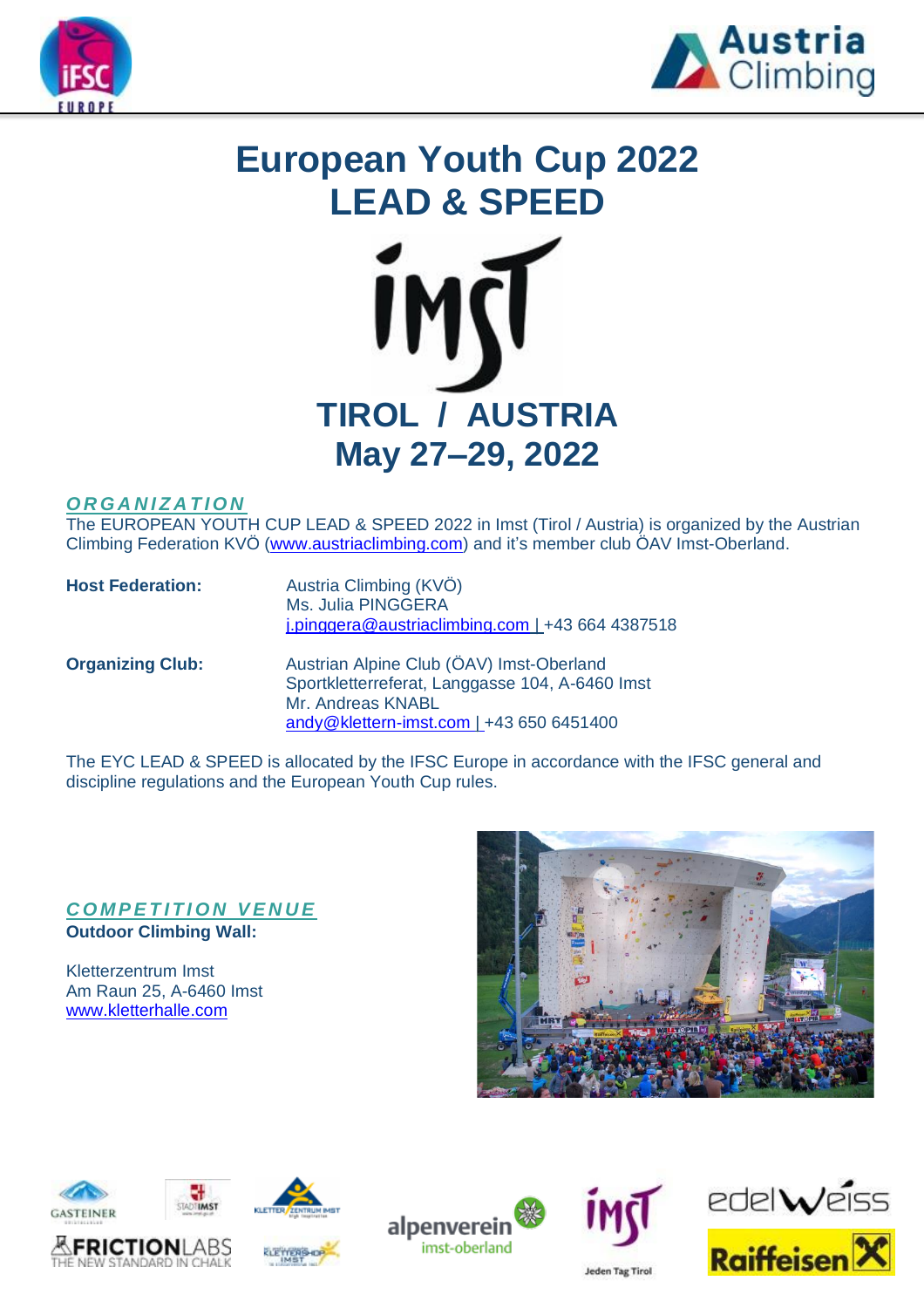



## **By plane:**

Fly to Innsbruck – there are direct flights from several major European cities. From the airport take a bus to the railway station and from there go by train to Imst. From the station take a bus or taxi. Please check:<https://www.innsbruck-airport.com/en/>

### **By train:**

Most of the international trains stop in Imst. Please check: <https://fahrplan.oebb.at/webapp/#!P|TP!histId|0!histKey|H787457>

**By car:** Coming from Munich or Italy take the highway to Innsbruck, proceed on the highway in direction "Arlberg-Bregenz", after 60 km leave at the first exit "Imst". Coming from Switzerland take the highway in direction to Innsbruck, pass the "Arlberg-Tunnel" and leave at the second exit "Imst".











alpenverein imst-oberland



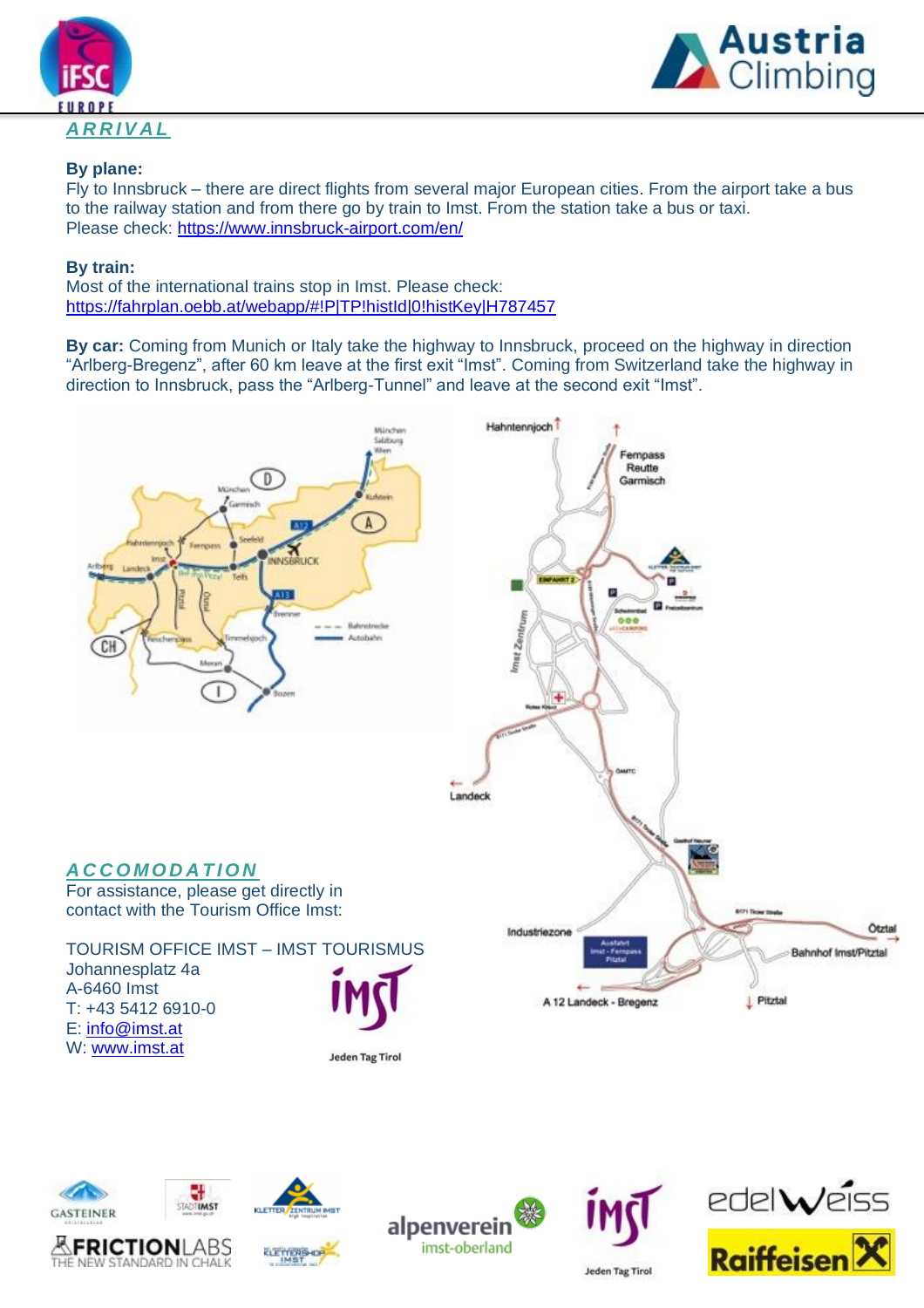



#### *V I S A :*

If you need invitations for visa, please contact [a.posch@austriaclimbing.com](mailto:a.posch@austriaclimbing.com) before the 22<sup>nd</sup> of April, 2022. Please don't forget to attach a scanned passport copy.

The following information is necessary from all team members in order to write an invitation letter:

| <b>First Name</b> | Last Name | <b>Birth</b><br>Date | Nationality | Passport<br>Number | Expiration<br>date | <b>Address</b> | Occupation | Place of visa<br>application |
|-------------------|-----------|----------------------|-------------|--------------------|--------------------|----------------|------------|------------------------------|
|                   |           |                      |             |                    |                    |                |            |                              |
|                   |           |                      |             |                    |                    |                |            |                              |

## *O F F I C I A L S*

Chief Routesetter: Jan ZBRANEK Jury President Assistance: Bernhard STEINDLER Result Service: to be determined

Jury President: Ursula STERRER +43 664 5317023

# *T E A M Q U O T A S & R U L E S*

#### **LICENSES:**

Only competitors and team officials holding a valid IFSC international license are allowed to register for the competition.

#### **REGISTRATION OF TEAM OFFICIALS & COMPETITORS (IFSC EUROPE RULES 2.2.2)**

Member Federations may register, within statutory deadlines, team officials for one of the following roles:

- (a) One (1) Head of Delegation.
- (b) Up to three (3) coaches per discipline.
- (c) Up to three (3) qualified medical or para-medical personnel.

#### **TEAM QUOTA: (IFSC EUROPE RULES 2.2.3)**

Member Federations may register as competitors:

- (a) Up to three (3) competitors for each Category in each relevant discipline; and
- (b) the host federation shall be entitled to register an additional two (2) competitors in each Category for each relevant discipline

#### **AGE CATEGORIES:**

U20: 2003–2004 U18: 2005–2006 U16: 2007–2008

## *R E G I S T R A T I O N*

Apply on the IFSC Online Registration System:<https://ifsc.results.info/users/login>

#### **REGISTRATION DEADLINE:**

The deadline for registration is **Tuesday, May 17, 2022 at 11:59 PM CET**

#### **REGISTRATION FEES**

Euro 25,– for each competitor. The Registration fee will be invoiced by IFSC Europe to the National Federations. No cash-payments will be done on site.

For the registration on site, it is necessary for all team managers to show the passports or ID-cards (or copies) of their competitors.













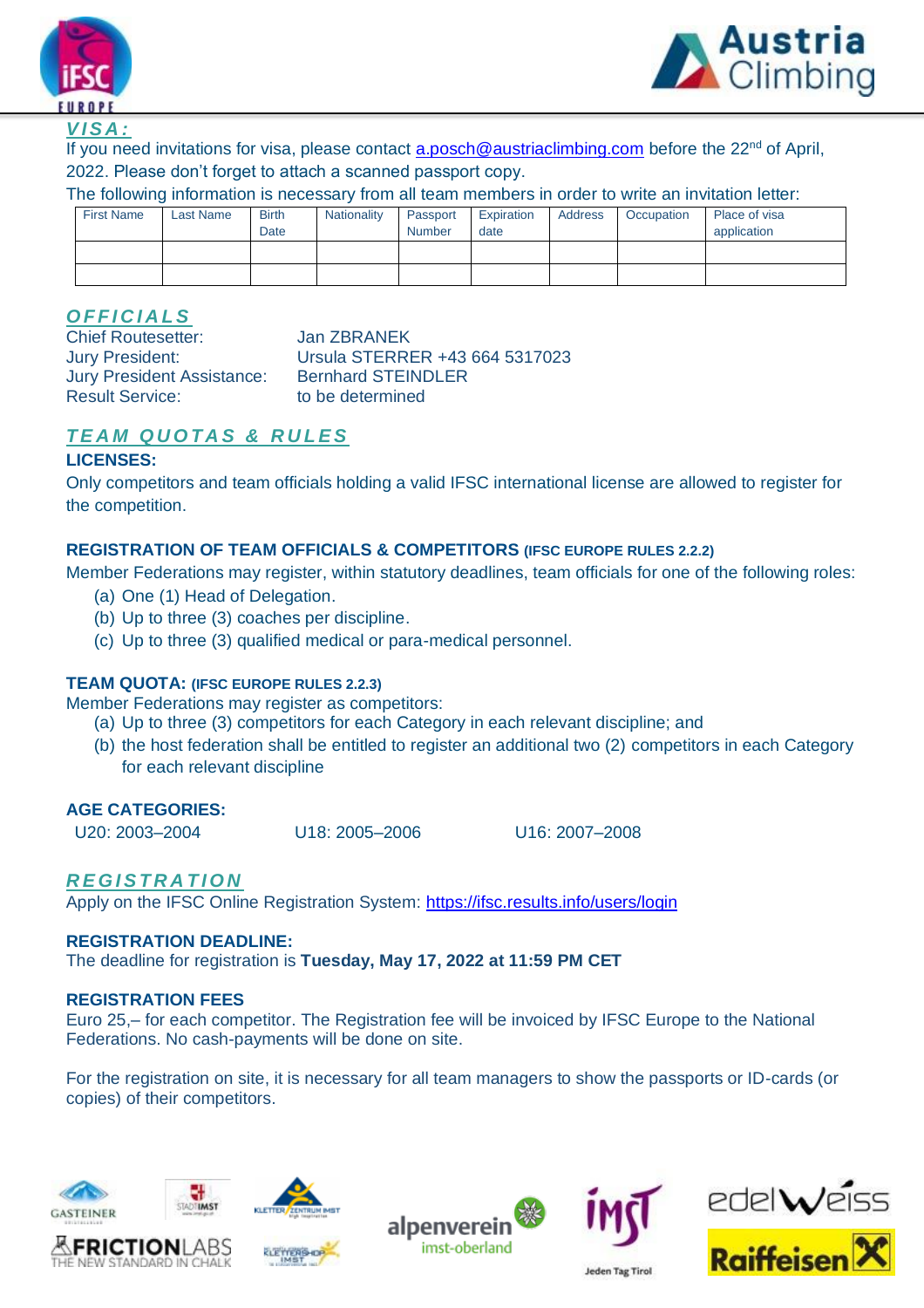



## **CONFIRMATION OF ATTENDANCE FOR DELAYED ARRIVAL**

In case a team is not able to make the registration in time due to flight delays or other unpredictable reasons, please contact:

JURY PRESIDENT Ursula Sterrer: Mail: [ursula.sterrer@outlook.com](mailto:ursula.sterrer@outlook.com)

Phone: +43 664 5317023

# *A N T I- D O P I N G R E G U L A T I O N S*

By participating, the athlete agrees to comply with the currently valid anti-doping rules and regulations of WADA, IFSC and IFSC Europe (statutes, competition rules and anti-doping regulations in particular). All persons who are licensees of the IFSC or IFSC Europe are considered as athletes and team officials. Furthermore, the Austrian Anti-Doping Federal Act 2021 (ADBG 2021) applies to international sports events in Austria.

## **PROVISIONAL PROGRAM (LOCAL TIME)**

**Tuesday, May 17th:** Online Technical Meeting at **3:00 pm** (CET[\) https://meet.google.com/yxh-bmbm-hon](https://meet.google.com/yxh-bmbm-hon)

| Friday, May 27          | <b>SPEED DAY &amp; REGISTRATION</b>                                         |                                                     |  |  |  |
|-------------------------|-----------------------------------------------------------------------------|-----------------------------------------------------|--|--|--|
| $8:00 - 9:15$           | <b>Registration Speed (&amp; Lead)</b>                                      | <b>Sportcafe Susi</b>                               |  |  |  |
| 08:00                   | Climbing gym opens (warm up)                                                | Gym (indoors)                                       |  |  |  |
| 10:15                   | <b>Technical Meeting Speed</b>                                              |                                                     |  |  |  |
| 10:30                   | Speed practice all categories                                               | <b>Competition Venue</b>                            |  |  |  |
| 13:00                   | <b>Speed qualification all Categories</b>                                   | <b>Competition Venue</b>                            |  |  |  |
| 16:00                   | <b>Speed finals all Categories</b>                                          | <b>Competition Venue</b>                            |  |  |  |
| <b>Afterwards</b>       | Awarding ceremony speed                                                     | <b>Competition Venue</b>                            |  |  |  |
| $18:00 - 19:30$         | <b>Registration Lead</b>                                                    | <b>Sportcafe Susi</b>                               |  |  |  |
| <b>Saturday, May 28</b> | <b>LEAD QUALIFICATION</b>                                                   |                                                     |  |  |  |
| 07:30                   | Climbing Gym opens (warm-up)                                                | Gym (indoors)                                       |  |  |  |
| 08:00                   | <b>Technical Meeting Lead</b>                                               |                                                     |  |  |  |
| 09:00                   | <b>Qualification Youth B male, Youth A female,</b><br><b>Juniors male</b>   | <b>Competition Venue</b>                            |  |  |  |
| 14:30                   | <b>Qualification Youth B female, Youth A male,</b><br><b>Juniors female</b> | <b>Competition Venue</b>                            |  |  |  |
| <b>Sunday, May 29</b>   | <b>LEAD FINALS</b>                                                          |                                                     |  |  |  |
| 08:00-09:00             | Isolation Zone opens/closes for all Categories                              | Gym (indoors)                                       |  |  |  |
| 09:45                   | <b>Observation for all Categories</b>                                       | <b>Competition Venue</b>                            |  |  |  |
| 10:00-11:00             | <b>Finals Youth B female &amp; male</b>                                     | <b>Competition Venue</b>                            |  |  |  |
| <b>Afterwards</b>       | Award Ceremony Youth B female & male                                        | <b>Competition Venue</b>                            |  |  |  |
| 11:30-12:30             | <b>Finals Youth A female &amp; male</b>                                     | <b>Competition Venue</b>                            |  |  |  |
| <b>Afterwards</b>       | Award Ceremony Youth A female & male                                        | <b>Competition Venue</b>                            |  |  |  |
| 13:00-14:00             | <b>Finals Juniors female &amp; male</b>                                     | <b>Competition Venue</b>                            |  |  |  |
| <b>Afterwards</b>       | Award Ceremony Juniors female & male                                        | <b>Competition Venue</b>                            |  |  |  |
|                         |                                                                             | This timetable is provisional and subject to change |  |  |  |

*This timetable is provisional and subject to change. An update will be published after the registration deadline.*













**Jeden Tag Tirol**